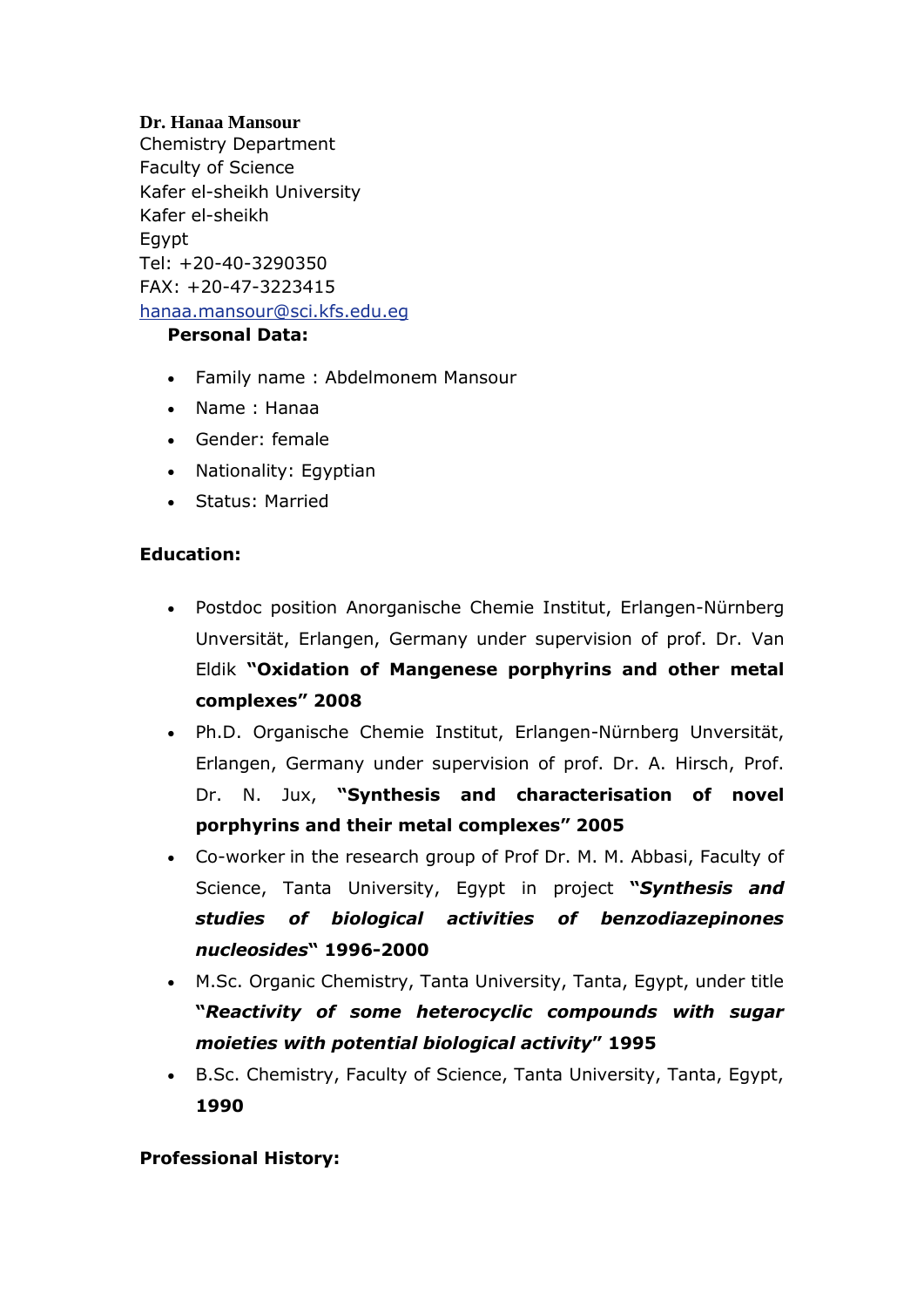- Lecturer of Organic Chemistry, Kafr El-sheikh University, Kafr Elsheikh, Egypt **2006- till now**.
- Member of work group of Prof. A. Hirsch in Friedrich-Alexander Universität, Erlangen-Nürnberg, Germany 2001 to 2005
- Assistant Lecturer of Organic Chemistry, Kafr El-sheikh University, Kafr El-sheikh, Egypt 1996 to 2001.
- Administrator of Organic Chemistry, Kafr El-sheikh University, Kafr El-sheikh, Egypt 1991 to 1996

#### **Experiences:**

- **Organic synthesis and Porphyrins modifications.**
- **Glycosides modifications.**
- **UV techniques.**
- **IR techniques.**
- **HPLC techniques.**
- **Column chromatography techniques.**
- **NMR techniques**.

#### **Publications:**

**1-** A. M. E. Attia, E. I. Ibrahim, F. E. A. Hay, M. M. A. Abbasi, **H. A. E. Mansour**, *Nucleosides & Nucleotides*, **1995**, *14(7)*, 1581.

2- A. M. E. Attia, E. I. Ibrahim, F. E. A. Hay, M. M. A. Abbasi, **H. A. E. Mansour**, *Org. Prep. Proc. Int.,* **1995**, *27(6)*, 621.

**3**- A. M. E. Attia, **H. A. E. Mansour**, A. A. Almehdi, M. M. A. Abbasi, *Nucleosides & Nucleotides*, **1999** *18(10)*, 2301.

**4-** N. H. Huyen, U. Jannsen, **H. Mansour**, N. Jux, *J. Porphyrins and Phthalocyanines*, **2004**, *8*, 1356.

**5- Hanaa Mansour**, Shaban Y. Shaban, Mohamed E. El-Khouly, Osamo Ito, Norbert Jux, *J. Porphyrins and Phthalocyanines***, 2007,** 11(10), 719**.**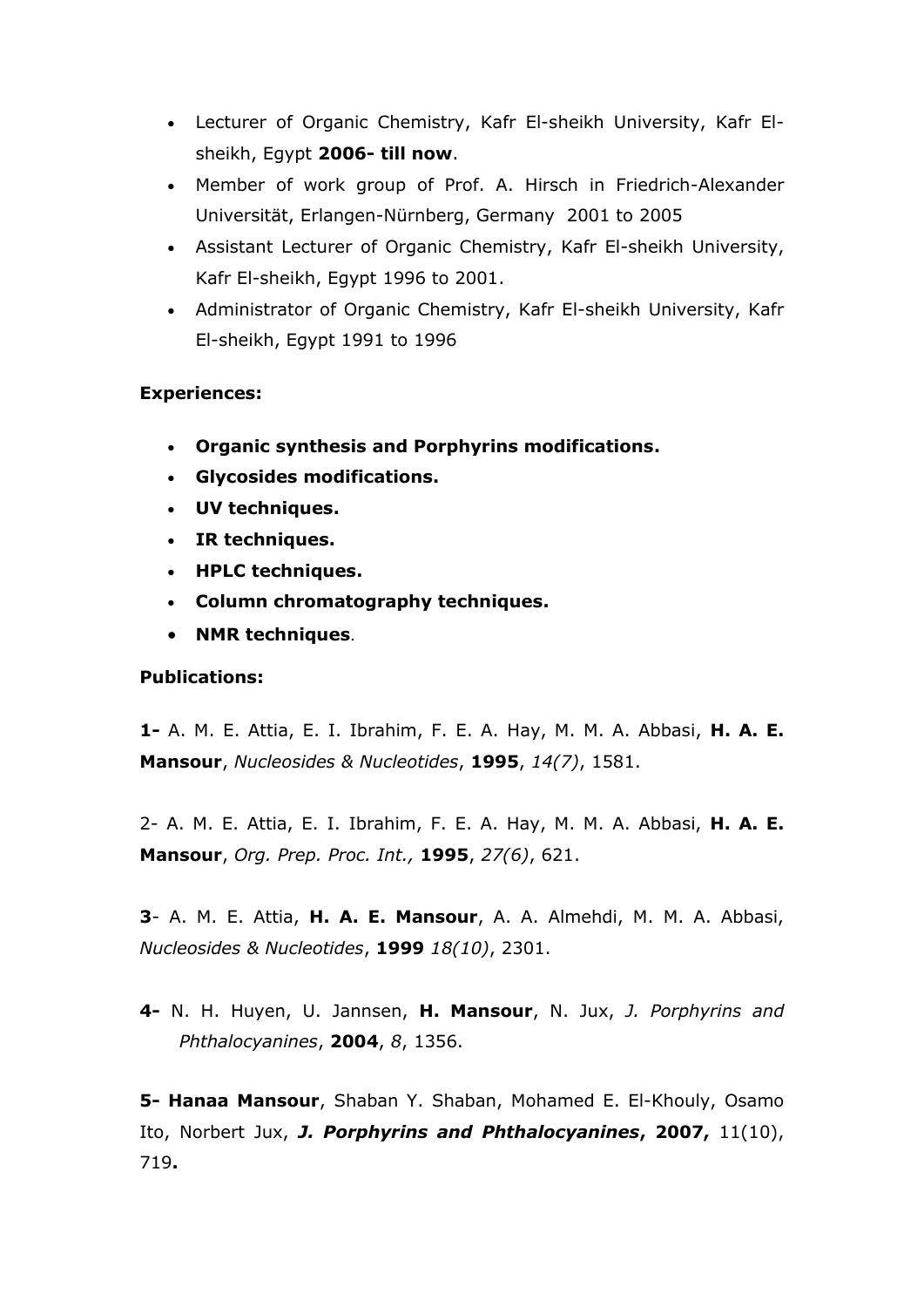**6**- Shaban Y. Shaban, F. W. Heinemann, **H. Mansour**, D. Sellmann, *J. coord. Chem.*, **2010**, 63, 14–16, 2812–2820.

**7**- Ralph Puchta, Shaban Y. Shaban**,** H. Mansour, Basam M Alzoubi, '*J. Coord. Chem.*, **2010**, 63, 14–16, 2010, 2879–2887.

#### **Conference contributions:**

**2003 SFB-Symposium** on "Redoxactive Metal Complexes-Control of reactivity *via* Molecular Architecture" at Friedrich-Alexander-Universität Erlangen-Nürnberg Hanaa Mansour, Ulrike Jannsen, Norbert Jux

> *Modification of the second coordination sphere of tetraphenylporphyrins I*

**2003 SFB-Symposium** on "Redoxactive Metal Complexes-Control of reactivity *via* Molecular Architecture" at Friedrich-Alexander-Universität Erlangen-Nürnberg Domenico Balbinot, Uwe Hartnagel, Hanaa Mansour, Norbert Jux

> *Polyanionic and-cationic tetraphenylporphyrins*

**2004 Chemistry Symposium Erlangen-Rennes** on "Redoxaktive Metallkomplexe-Reaktivitätssteuerung durch molekulare Architekturen"at Friedrich-Alexander-Universität Erlangen-Nürnberg Hanaa Mansour, Ulrike Jannsen, Norbert Jux *Modification of the second coordination sphere* 

*of tetra- phenylporphyrins II*

# **2007 XXI International Conference on Coordination and Bioinorganic Chemistry Achievements** In

Coordination, Bioinorganic, and Applied Inorganic Chemistry*, Smolenice, Slovakia.*